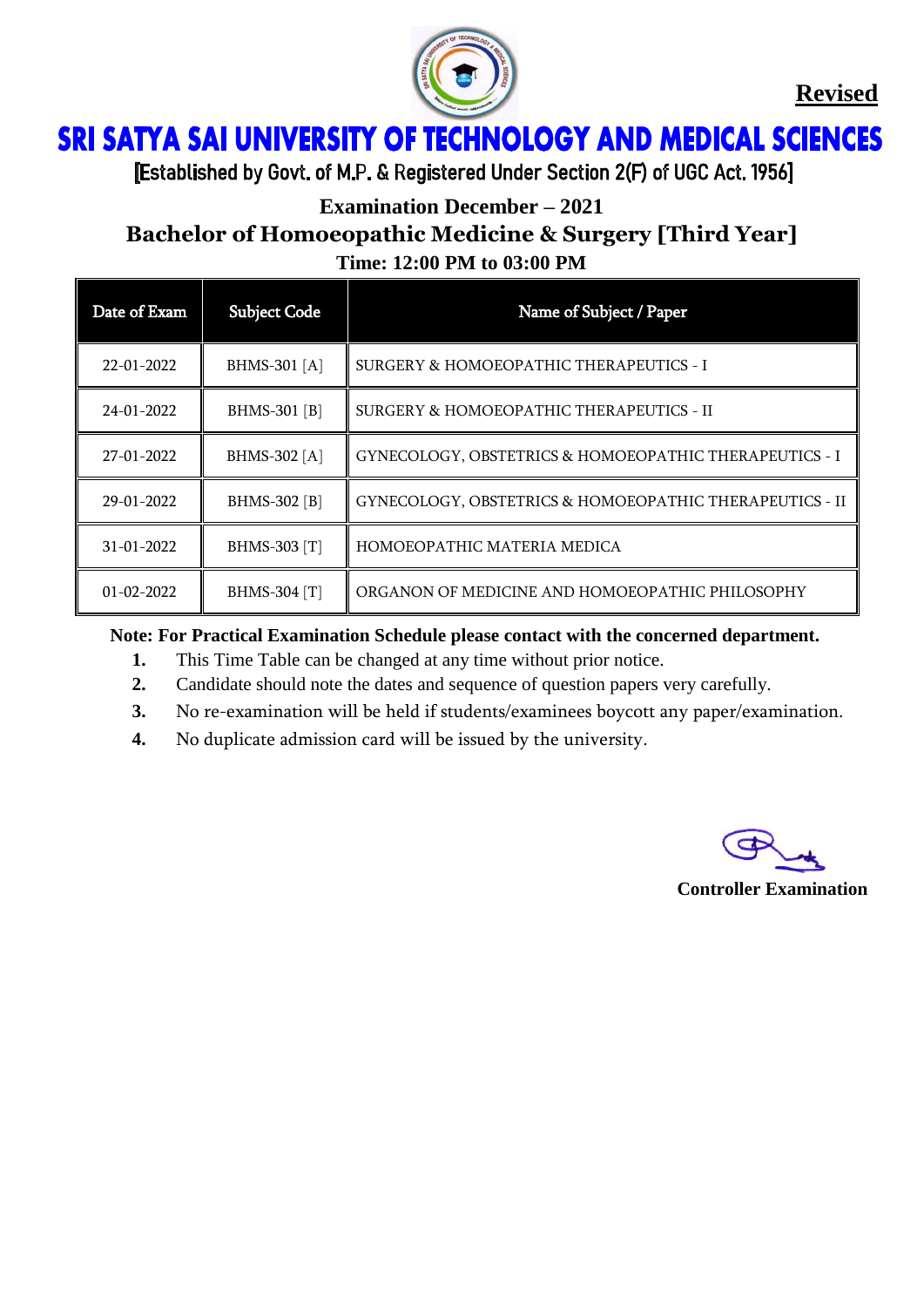

**Revised**

# ì Ï

[Established by Govt. of M.P. & Registered Under Section 2(F) of UGC Act. 1956]

**Examination December – 2021**

# **Bachelor of Homoeopathic Medicine & Surgery [Second Year] Time: 12:00 PM to 03:00 PM**

| Date of Exam     | <b>Subject Code</b> | Name of Subject / Paper                   |
|------------------|---------------------|-------------------------------------------|
| $22 - 01 - 2022$ | BHMS-201            | HOMOEOPATHIC MATERIA MEDICA               |
| 24-01-2022       | <b>BHMS-202</b>     | ORGANON OF MEDICINE                       |
| 27-01-2022       | <b>BHMS-203</b>     | <b>FORENSIC MEDICINE &amp; TOXICOLOGY</b> |
| 29-01-2022       | BHMS-204 [A]        | PATHOLOGY & MICROBIOLOGY-I                |
| 31-01-2022       | BHMS-204 [B]        | PATHOLOGY & MICROBIOLOGY-II               |

#### **Note: For Practical Examination Schedule please contact with the concerned department.**

- **1.** This Time Table can be changed at any time without prior notice.
- **2.** Candidate should note the dates and sequence of question papers very carefully.
- **3.** No re-examination will be held if students/examinees boycott any paper/examination.
- **4.** No duplicate admission card will be issued by the university.

**Controller Examination**